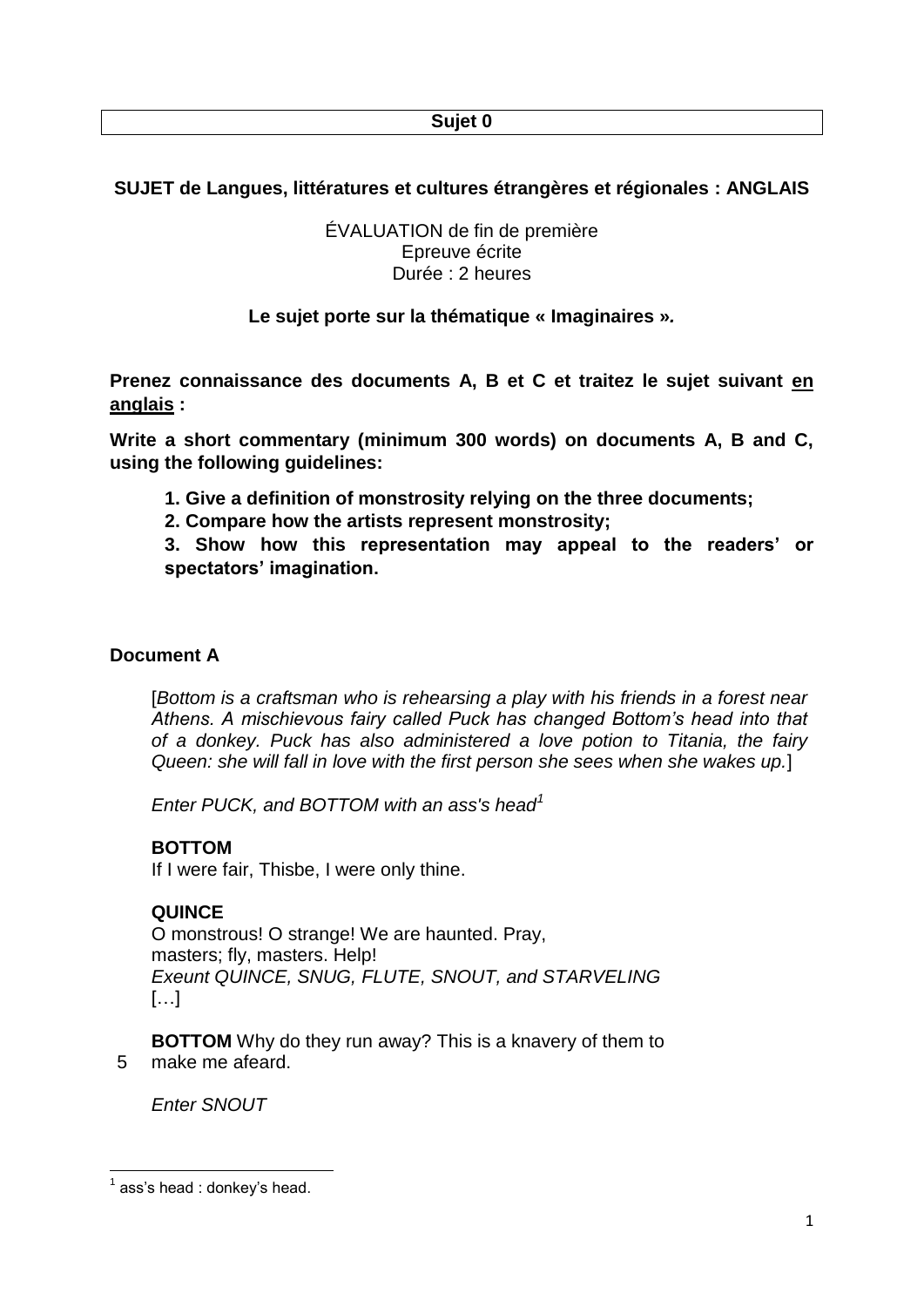## **SNOUT**

O Bottom, thou art changed. What do I see on thee?

## **BOTTOM**

What do you see? You see an ass-head of your own, do you?

*Exit SNOUT*

*Re-enter QUINCE*

#### **QUINCE**

Bless thee, Bottom, bless thee. Thou art translated. *Exit*

#### **BOTTOM**

10 I see their knavery: this is to make an ass of me, to fright me, if they could; but I will not stir from this place, do what they can. I will walk up and down here, and I will sing, that they shall hear I am not afraid.

*Sings* […]

## **TITANIA**

15 [*waking*] What angel wakes me from my flowery bed? […]

I pray thee, gentle mortal, sing again. Mine ear is much enamoured of thy note; So is mine eye enthralled to thy shape; And thy fair virtue's force perforce doth move me

20 On the first view to say, to swear, I love thee.

## **BOTTOM**

Methinks, mistress, you should have little reason for that. And yet, to say the truth, reason and love keep little company together nowadays—the more the pity that some honest neighbours will not

25 make them friends. Nay, I can gleek upon occasion.

# **TITANIA**

Thou art as wise as thou art beautiful.

#### **BOTTOM**

Not so, neither; but if I had wit enough to get out of this wood, I have enough to serve mine own turn.

## **TITANIA**

Out of this wood do not desire to go.

30 Thou shalt remain here, whether thou wilt or no.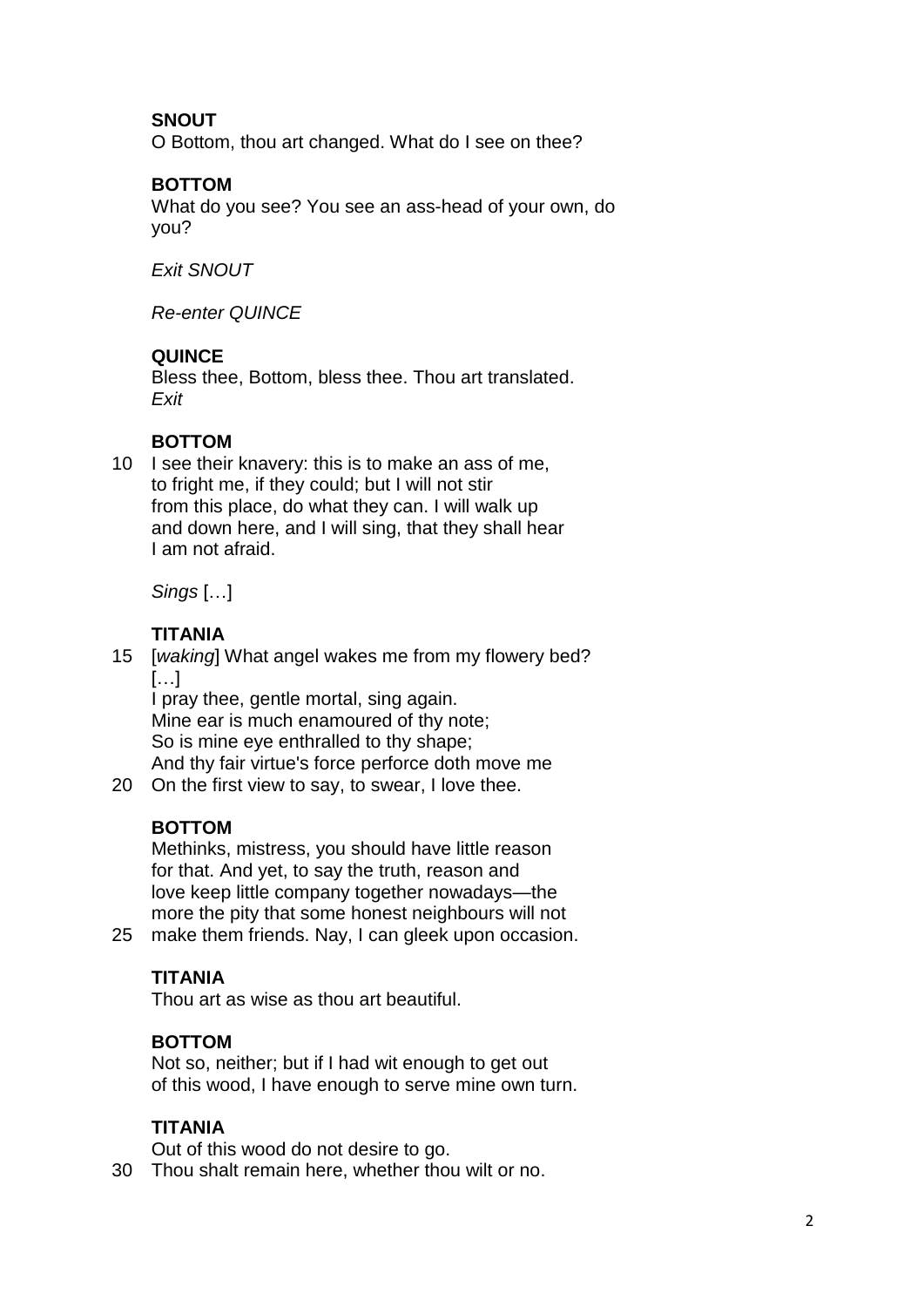I am a spirit of no common rate; The summer still doth tend upon my state; And I do love thee. Therefore go with me. I'll give thee fairies to attend on thee,

35 And they shall fetch thee jewels from the deep, And sing while thou on pressed flowers dost sleep; And I will purge thy mortal grossness so That thou shalt like an airy spirit go.

## **William Shakespeare,** *A Midsummer Night's Dream***, Act 3, scene 1, 1595**

# **Document B**

'This place is haunted!' said Ron.

'It's not,' said Lupin, still looking at the door in a puzzled way. 'The Shrieking Shack was never haunted… the screams and howls the villagers used to hear were made by me.'

5 He pushed his greying hair out of his eyes, thought for a moment, then said, 'That's where all of this starts — with my becoming a werewolf. None of this could have happened if I hadn't been bitten… and if I hadn't been so foolhardy…'

10 She was watching Lupin very intently. He looked sober and tired. Ron started to interrupt, but Hermione said, 'Shh!'

'I was a very small boy when I received the bite. My parents tried everything, but in those days there was no cure. The potion that Professor Snape has been making for me is a very recent discovery. It makes me safe, you see. As long as I take it in the week preceding the full moon, I keep my mind when I

15 transform… I am able to curl up in my office, a harmless wolf, and wait for the moon to wane again.

20 to me. 'Before the Wolfsbane Potion was discovered, however, I became a fully fledged monster once a month. It seemed impossible that I would be able to come to Hogwarts. Other parents weren't likely to want their children exposed

- 'But then Dumbledore became Headmaster, and he was sympathetic. He said that, as long as we took certain precautions, there was no reason I shouldn't come to school…' Lupin sighed, and looked directly at Harry. 'I told you, months ago, that the Whomping Willow was planted the year I came to
- 25 Hogwarts. The truth is that it was planted *because* I had come to Hogwarts. This house—′ Lupin looked miserably around the room, '— the tunnel that leads to it — they were built for my use. Once a month, I was smuggled out of the castle, into this place, to transform. The tree was placed at the tunnel mouth to stop anyone coming across me while I was dangerous.'
- 30 Harry couldn't see where this story was going, but he was listening raptly all the